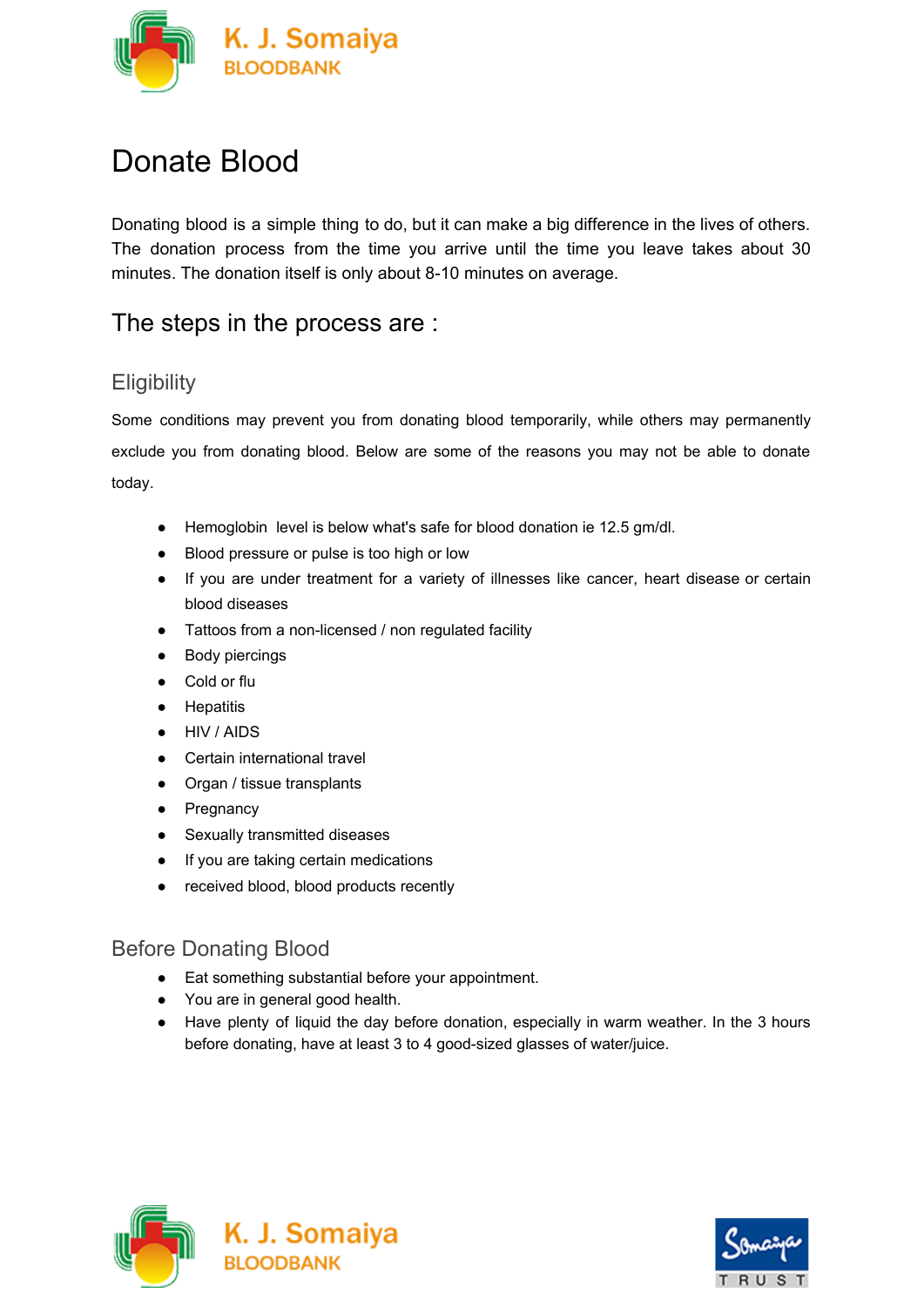

# Once you reach Blood Bank / Blood Donation Camp

### 1. Registration of Donor

Once you arrive at the blood center or blood drive, staff will check you in and provide an overview of eligibility requirements and information on the blood donation process, and our staff will ask you to fill a form with brief information on contact details and medical history.

#### 2. Physical Health check-up

- a. You will be examined by a doctor to answer some questions about your health history.
- b. Your blood pressure ,hemoglobin levels and possibly your pulse will be checked to ensure your safety as a blood donor.

#### 3. Blood Donation

We will cleanse an area on your arm and insert a brand new sterile needle for the blood draw. This feels like a quick pinch and is over in seconds.

- a. The actual donation takes about 8-10 minutes, during which you will be seated comfortably.
- b. When a unit of blood (350 ml) has been collected, the donation is complete.
- c. A staff person will place a bandage on your arm

#### 4. Safety

All equipment are sterile; needles are used only once and then discarded. In the great majority of individuals, a donation of 350 ml is less than 10% of your total body volume and may be given safely every 3 months. Your body keeps on discarding and replenishing blood all the time whether you give blood or not, so this amount is quickly replenished.